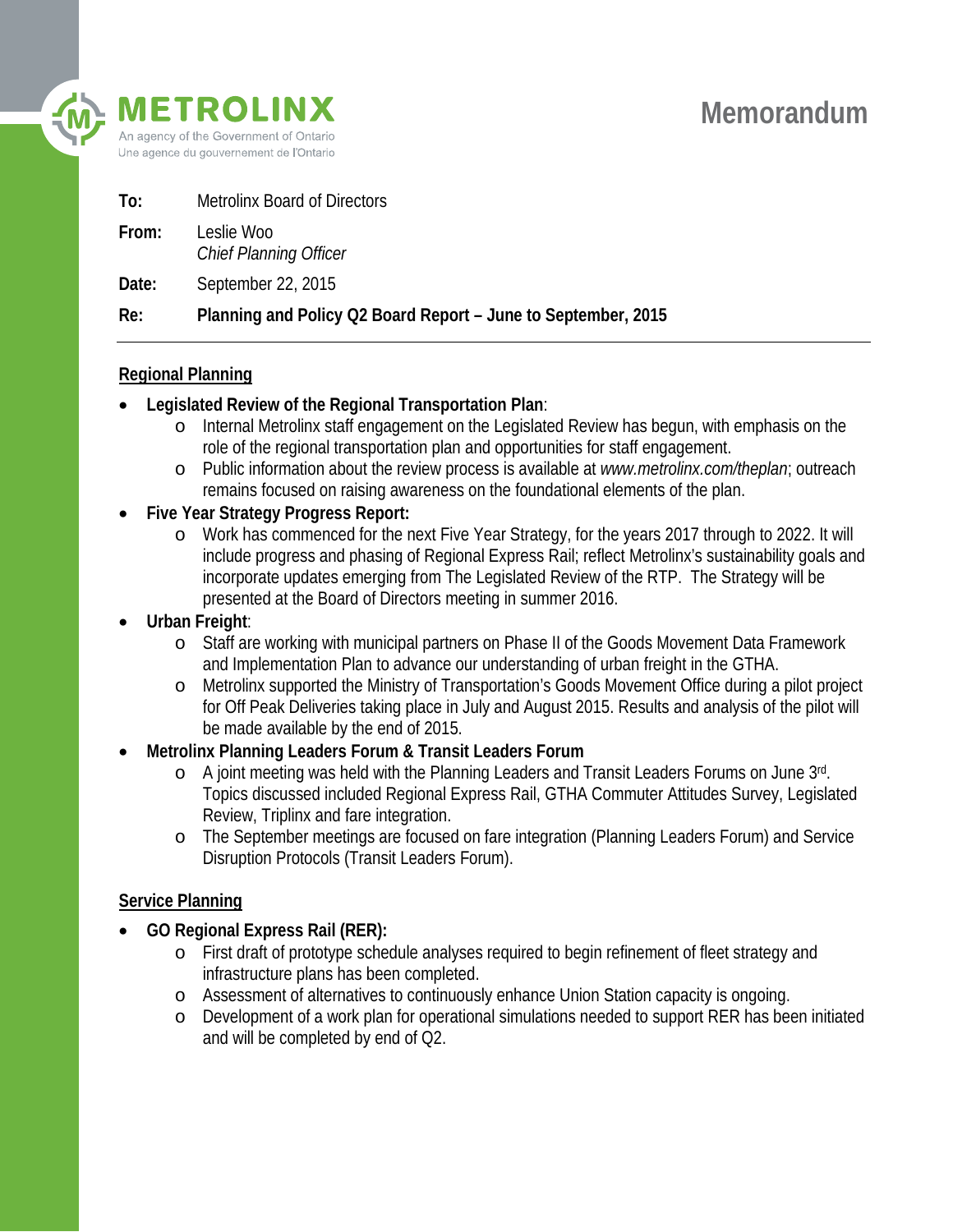- **GO Transit Service Changes:**
	- $\circ$  Two new weekday morning peak train trips were added to the Lakeshore West line on June 27<sup>th</sup>, and on July 9<sup>th</sup> four daily weekday train trips and 10 homebound bus connections from Aldershot GO station were extended to serve the new West Harbour GO Station in Hamilton.
- **GO Transit Pan Am/Parapan Games Services:**
	- o Extra trains operated daily throughout the games, mainly on the Lakeshore East & West lines, to serve spectators travelling to venues (e.g., Exhibition GO for Pan Am Park and West Harbour for CIBC Hamilton Soccer Stadium).
	- o Extra buses operated daily throughout the games to accommodate increased passenger volumes.
- **GO Transit special events and seasonal service:**
	- o Summer weekend train service on the Barrie line ran from Saturday, June 27<sup>th</sup> through Labour Day weekend.
	- o Summer weekend train trips to Niagara, with connecting bus services to Niagara-on-the-Lake, ran from Friday, July 3rd through the Labour Day weekend.
	- o For the Caribbean Carnival Parade on Saturday, August 1st, extra train trips ran on the Milton, Kitchener, and Stouffville lines.
	- o For the Canadian National Exhibition (CNE), weekdays from August 21st to September 4th, the extension of select train trips to/from Exhibition GO Station and Labour Day weekend extra train trips ran on the Milton, Kitchener and Stouffville lines.
- **Smart Commute:**
	- $\circ$  As of June 30<sup>th</sup>, workplace membership includes 733,600 commuters across 335 workplaces (400 fewer employees and one additional workplace than in the previous quarter), reflecting some shifts in membership and an ongoing focus on deeper engagement through high quality programming.
	- o **Pan Am/Parapan Am Games**:
		- Business engagement initiatives on Transportation Demand Management (TDM) ramped up before and during the Games. Initiatives included ongoing member support for Games Travel Planning; and broader TDM engagement via Smart Commute and MTO-led media campaigns.
		- In the lead up to the introduction of the temporary network of High Occupancy Vehicle (HOV) lanes, and following a push by MTO and Metrolinx, there were approximately 2,500 new registrants on the **Smart Commute online tool** between June 1 and mid-July. (Since the Sept 2014 launch, more than 10,000 have registered).
		- There was a significant increase in the number of visitors to the Smart Commute website throughout the Games.
		- 200 workplaces beyond Smart Commute's membership applied for 'Games Service' support for Games-time travel planning.
- **Triplinx.ca (Regional Transit Traveler Information System):** 
	- o Use of the Triplinx.ca for trip planning and service information tripled during the Pan Am games.
	- o Future developments will include additional agencies, real-time departure information and service alerts
- **Fare Integration (see report to September Board meeting):** 
	- o Development of a preferred regional fare structure continues with the evaluation of alternative GTHA fare strategies to provide a shortlist. A Technical Advisory Committee of municipal representatives is meeting regularly to obtain their input to the work.
	- o A progress update on Regional Fare and Service Integration is to be presented to the Board at this meeting.